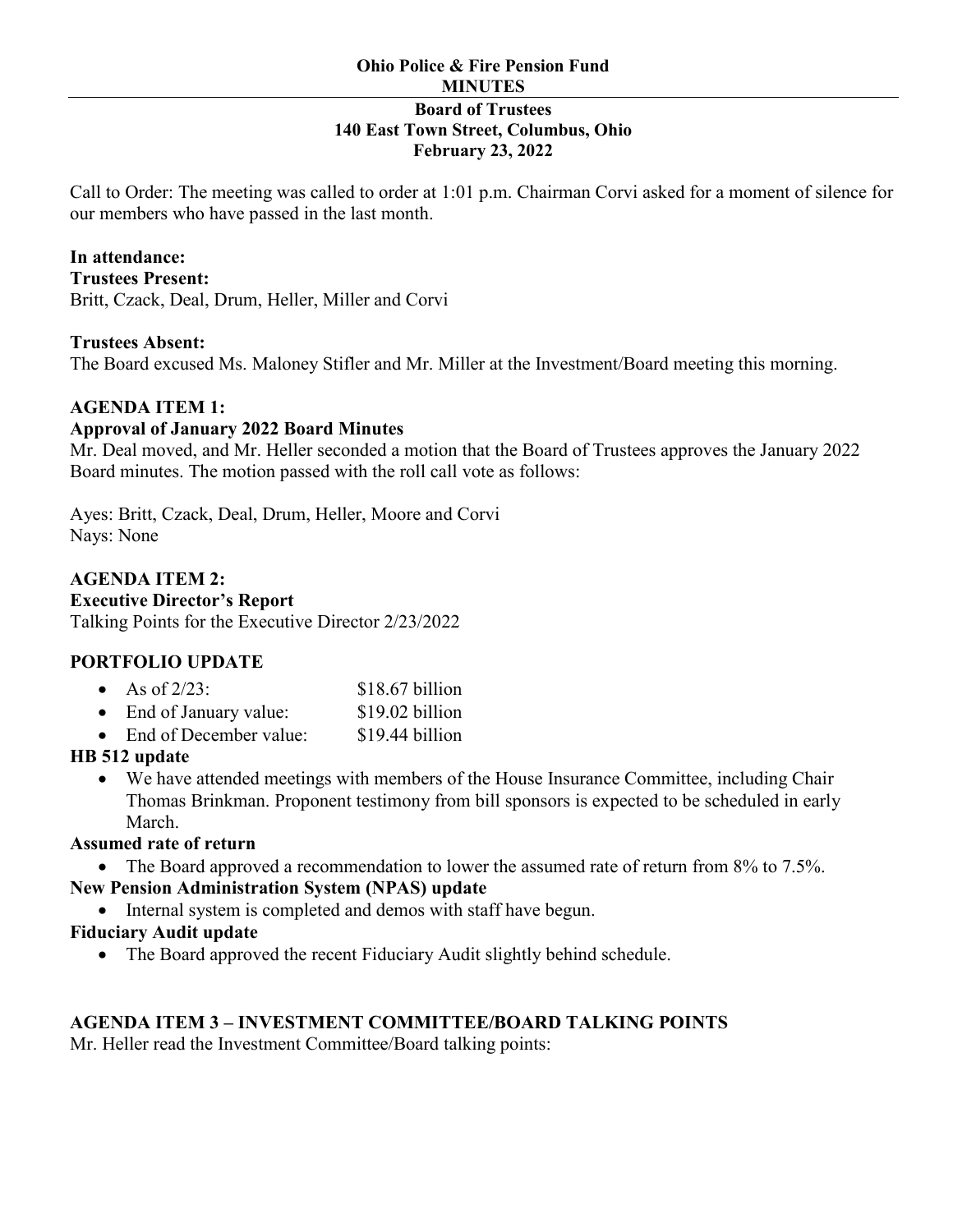Items discussed or reviewed:

- Mr. Luke & Mr. Hall commented on the January month-end portfolio values, significant cash movements and year-to-date investment performance.
- Wilshire discussed their capital market assumptions and the expected returns for OP&F's portfolio.
- Wilshire presented the Investment Performance Report for periods ended December 31, 2021 as well as the Private Equity & Private Credit Program Analysis for periods ended September 30, 2021.

Motions Approved:

- The Board approved the January 26, 2022 Investment Committee/Board Minutes.
- The Board approved Staff's recommended manager ratings for Harvest, Salient, Tortoise, Causeway, and for the PGIM and Loomis Sayles core fixed income mandates.
- The Board approved Staff's and Wilshire's recommendation for a capital commitment of up to \$50,000,000 to Proterra Credit Fund 2, LP.
- The Board approved Staff's and Aksia TorreyCove's recommendation for a capital commitment of up to \$35,000,000 to Advent International GPE X Fund.

# **AGENDA ITEM 4 – DISABILITY COMMITTEE**

Mr. Britt read the Disability Committee talking points:

Motions approved:

- The Board approved the Disability Committee Minutes for January 25, 2022.
- The Board approved twelve (12) initial determination hearings and one (1) initial determination hearing was disapproved.
- The Board approved the three (3) appeal hearings.
- The Board approved the disability reporting waivers list.
- There were no Reconsiderations or Death Benefit Fund cases for this month.

Open discussion: There was none.

# **AGENDA ITEM 5 – FINANCE COMMITTEE**

Mr. Moore read the Finance Committee talking points and motion.

Items discussed or reviewed:

• The month end December 2021 Financial Statements were reviewed by the Committee;

Motions Approved:

• The Committee approved the October 27, 2021 Finance Committee minutes

Open Discussion:

• None.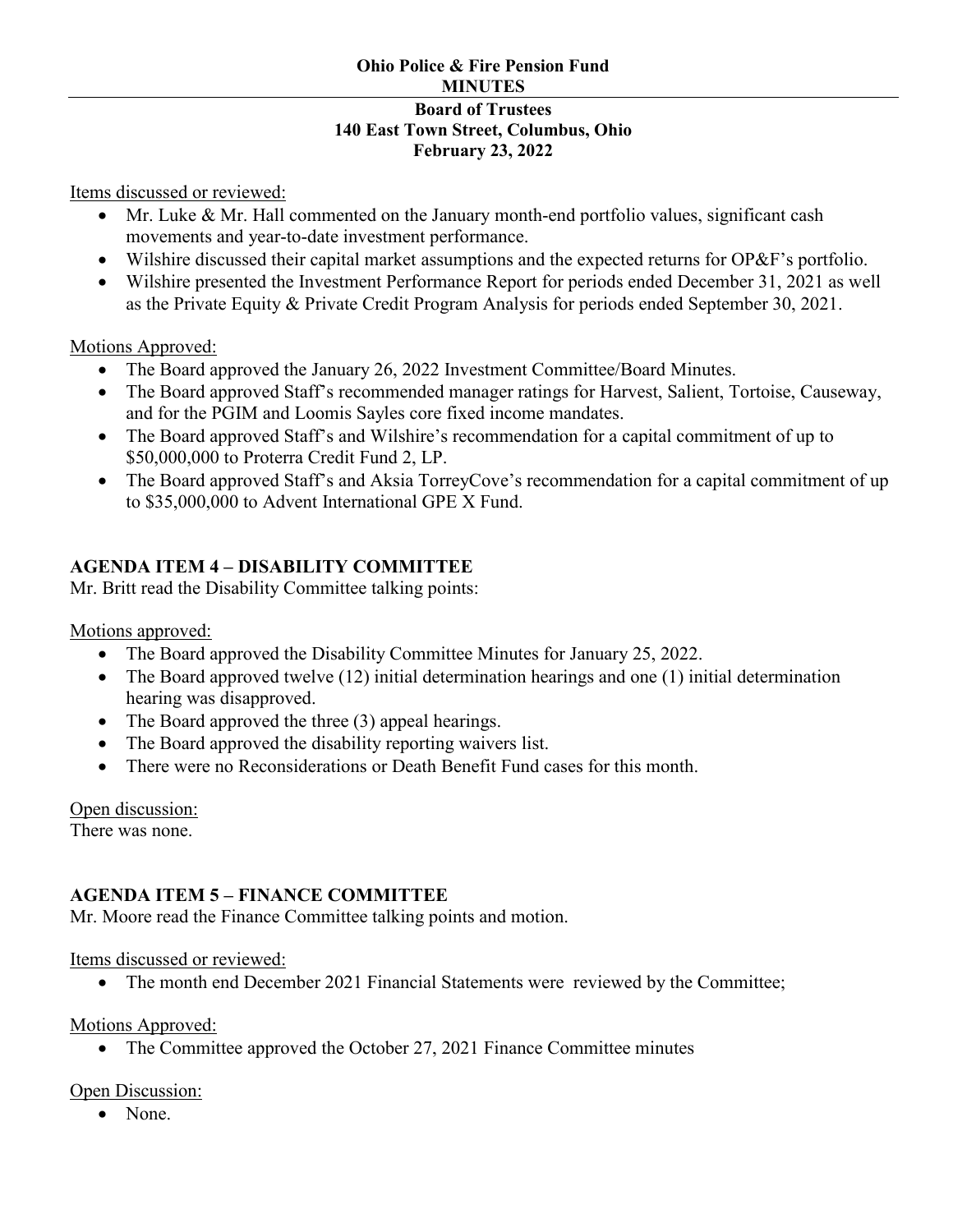## **AGENDA ITEM 6 NCPERS" Trustee Educational Seminar (TEDS) – 2022 02 001 BOT**

Mr. Drum, moved and Ms. Czack, seconded a motion to pre-approve Mr. Robert Britt, Mr. Stephen Corvi and Mr. Marco Miller's travel expenses to attend the NCPERS' Trustee Educational Seminar (TEDS). May 21 -22, 2022 in Washington DC. The motion passed with the roll call vote as follows:

Ayes: Britt, Czack, Deal, Drum, Heller, Moore and Corvi Nays: None

**AGENDA ITEM 7:** Other Business

**None**

# **AGENDA ITEM 8:**

Address Audience

# **AGENDA ITEM 9:**

Adjournment

Chairman Corvi announced that the next board meeting will be held on **Wednesday March 30, 2022 around 1:00 p.m**. The meeting adjourned at 1:13 p.m.

Mary Beth Foley

Executive Director

### **Board materials provided:**

- 1. Disability Committee Materials.
- 2. Finance Committee Materials.
- 3. Investment Committee/Board Materials.
- 4. BOT Motion Materials.
- 5. FYI Section.
- 6. Administration Appendix Materials, February Board Notice and January BOT Meeting Minutes.
- 7. Investment Appendix Materials.
- 8. Member Service Appendix Materials.